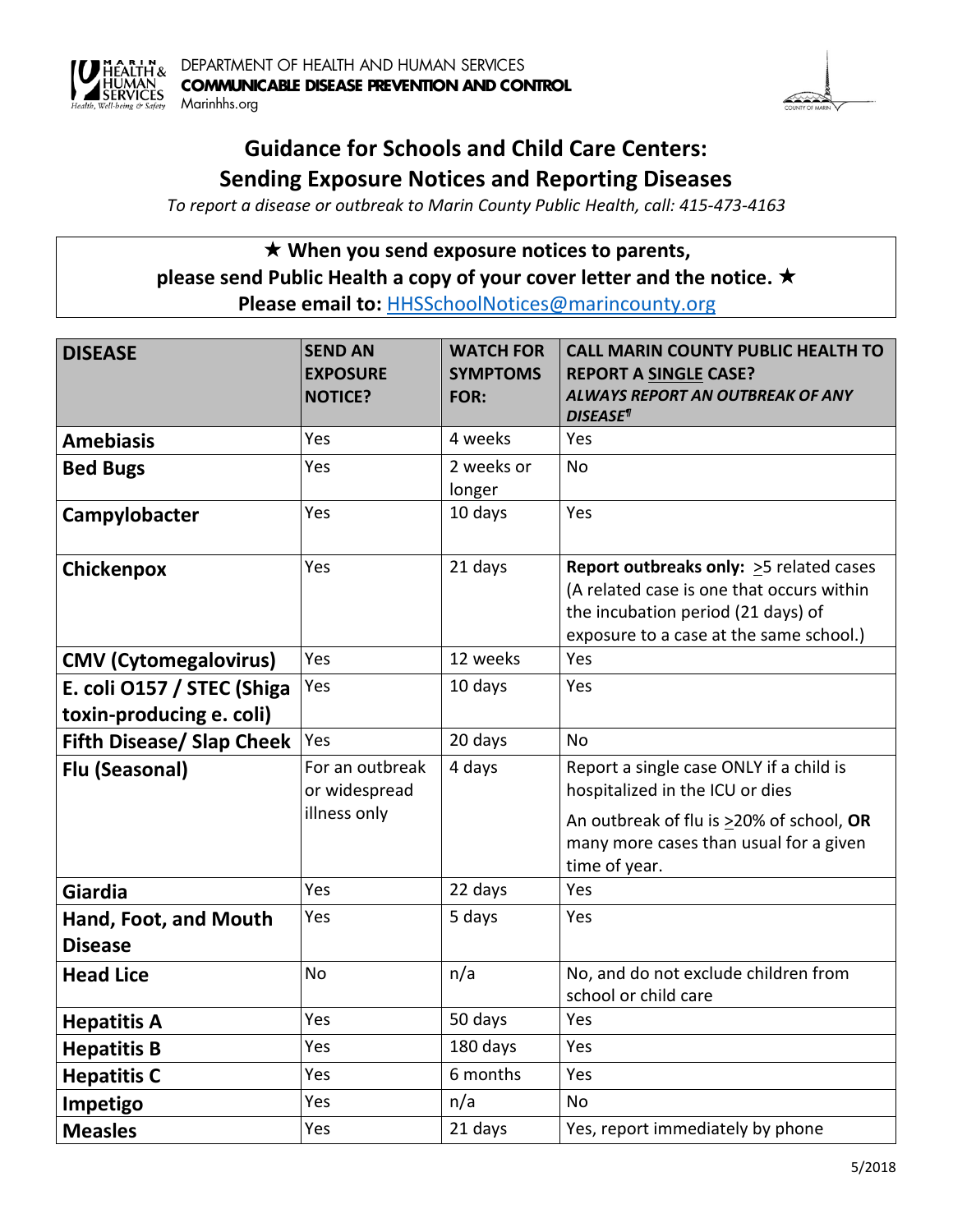*To report a disease or outbreak to Marin County Public Health, call: 415-473-4163 \*ALWAYS report an OUTBREAK of ANY disease*¶

| <b>DISEASE</b>                                     | <b>SEND AN</b><br><b>EXPOSURE</b><br><b>NOTICE?</b>         | <b>WATCH FOR</b><br><b>SYMPTOMS</b><br>FOR:                               | <b>CALL MARIN COUNTY PUBLIC HEALTH TO</b><br><b>REPORT A SINGLE CASE?</b><br>ALWAYS REPORT AN OUTBREAK OF ANY                                                  |  |  |
|----------------------------------------------------|-------------------------------------------------------------|---------------------------------------------------------------------------|----------------------------------------------------------------------------------------------------------------------------------------------------------------|--|--|
|                                                    |                                                             |                                                                           | <b>DISEASE<sup>¶</sup></b>                                                                                                                                     |  |  |
| Meningococcal<br><b>Meningitis</b>                 | Yes                                                         | 10 days                                                                   | Yes, report immediately by phone                                                                                                                               |  |  |
| <b>Mononucleosis</b>                               | Yes                                                         | 6 weeks                                                                   | <b>No</b>                                                                                                                                                      |  |  |
| <b>MRSA</b>                                        | No                                                          | N/A                                                                       | Report a single case ONLY if a child is<br>hospitalized in the ICU or dies                                                                                     |  |  |
| <b>Mumps</b>                                       | Yes                                                         | 25 days                                                                   | Yes                                                                                                                                                            |  |  |
| <b>Pink Eye (Conjunctivitis)</b>                   | Yes                                                         | 72 hours                                                                  | No                                                                                                                                                             |  |  |
| Pinworm                                            | Yes                                                         | 2 months                                                                  | <b>No</b>                                                                                                                                                      |  |  |
| Ringworm (on body or<br>scalp)                     | Yes                                                         | Body: 10 days<br>Scalp: 14 days                                           | No                                                                                                                                                             |  |  |
| <b>Roseola</b><br>(Sixth disease)                  | Yes                                                         | 14 days                                                                   | <b>No</b>                                                                                                                                                      |  |  |
| <b>RSV (Respiratory</b><br><b>Syncytial Virus)</b> | Yes                                                         | 8 days                                                                    | Yes, if there is a death in a child < 5 years<br>old                                                                                                           |  |  |
| <b>Rubella</b><br>(German measles)                 | Yes                                                         | 21 days                                                                   | Yes                                                                                                                                                            |  |  |
| <b>Salmonella</b>                                  | Yes                                                         | 72 hours                                                                  | Yes                                                                                                                                                            |  |  |
| <b>Scabies</b>                                     | Yes                                                         | 4 days if has<br>had it before;<br>6 weeks if has<br>not had it<br>before | No                                                                                                                                                             |  |  |
| <b>Shigella</b>                                    | Yes                                                         | 6 weeks                                                                   | Yes                                                                                                                                                            |  |  |
| <b>Shingles</b>                                    | Yes                                                         | 21 days                                                                   | Report 2 cases within 21 days                                                                                                                                  |  |  |
| <b>Strep Throat/ Scarlet</b><br><b>Fever</b>       | Yes                                                         | 10 days                                                                   | Cluster only, defined as:<br>-Strep Throat: > 5 cases<br>-Scarlet Fever: > 3 cases<br>Cases must be confirmed by throat<br>culture or rapid test within 1 week |  |  |
| <b>Typhoid/Paratyphoid</b><br><b>Fever</b>         | Yes                                                         | Typhoid: 60<br>days<br>Paratyphoid:<br>14 days                            | Yes                                                                                                                                                            |  |  |
| <b>Viral Gastroenteritis</b><br>(Norovirus)        | Yes, for $\geq$ 2<br>related cases<br>within 24-48<br>hours | 72 hours                                                                  | Yes, for $\geq$ 2 related cases within 24-48<br>hours                                                                                                          |  |  |

¶An outbreak is when more cases than expected occur among a specific group of people over a particular period of time.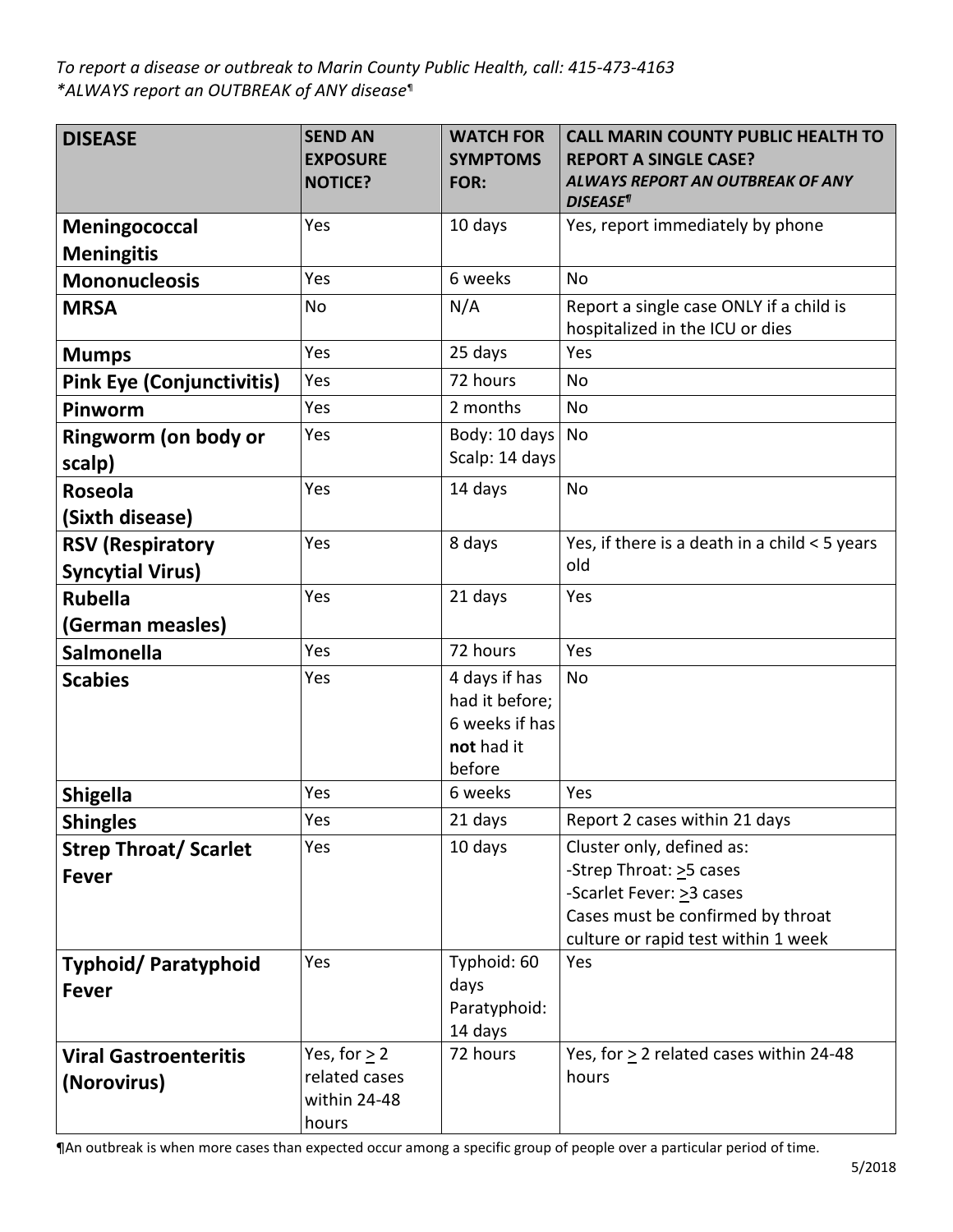| <b>DISEASE</b>                                                    | <b>SEND AN EXPOSURE NOTICE?</b>                                                                                                                                                                                                                                                                                                                                                                                                                                                                                                                                                                                                                                                                                                                                                                                             | <b>WATCH FOR</b><br><b>SYMPTOMS</b><br>FOR: | <b>CALL MARIN COUNTY</b><br><b>PUBLIC HEALTH TO REPORT</b><br><b>A SINGLE CASE?</b><br><b>ALWAYS REPORT AN</b><br><b>OUTBREAK OF ANY DISEASE<sup>¶</sup></b> |
|-------------------------------------------------------------------|-----------------------------------------------------------------------------------------------------------------------------------------------------------------------------------------------------------------------------------------------------------------------------------------------------------------------------------------------------------------------------------------------------------------------------------------------------------------------------------------------------------------------------------------------------------------------------------------------------------------------------------------------------------------------------------------------------------------------------------------------------------------------------------------------------------------------------|---------------------------------------------|--------------------------------------------------------------------------------------------------------------------------------------------------------------|
| <b>Viral Meningitis</b>                                           | Yes                                                                                                                                                                                                                                                                                                                                                                                                                                                                                                                                                                                                                                                                                                                                                                                                                         | Varies                                      | Yes                                                                                                                                                          |
| <b>Viral Mouth Infection</b><br>(Herpangina, Viral<br>stomatitis) | Herpangina: Yes;<br><b>Stomatitis: No</b>                                                                                                                                                                                                                                                                                                                                                                                                                                                                                                                                                                                                                                                                                                                                                                                   |                                             | Report outbreaks of<br>herpangina (a form of<br>coxsackie virus); Do not<br>report stomatitis                                                                |
| <b>Whooping Cough</b><br>(Pertussis)                              | • Send an exposure notice for the<br>first case of pertussis.<br>• After sending an exposure notice<br>for the first case, if cases<br>continue, send it one week after<br>the first case, and then monthly<br>as long as cases continue.<br><b>Grade level recommendations</b><br>• For high school, send the notice<br>to the whole school (indicate<br>grade level of exposure).<br>• For middle school, send to grade<br>level (indicate grade level of<br>exposure).<br>• For elementary school, send to<br>class level.<br>• Also, send the notice to any<br>extracurricular activities (e.g.,<br>sports teams) that the case was<br>involved in.<br>• Send the notice to all staff who<br>are in direct contact with<br>students for 1 hour or more<br>daily. (e.g., teachers, front office<br>staff and counselors) | 21 days                                     | Only report single cases if<br>child is younger than 4<br>months of age only.<br>Do not report outbreaks of<br>whooping cough to Public<br>Health.           |
| <b>Positive TB Skin Test</b><br>(PPD)                             | No                                                                                                                                                                                                                                                                                                                                                                                                                                                                                                                                                                                                                                                                                                                                                                                                                          | n/a                                         | No, children with a positive<br>skin test and normal chest<br>xray and no symptoms of TB<br>are not reportable.                                              |